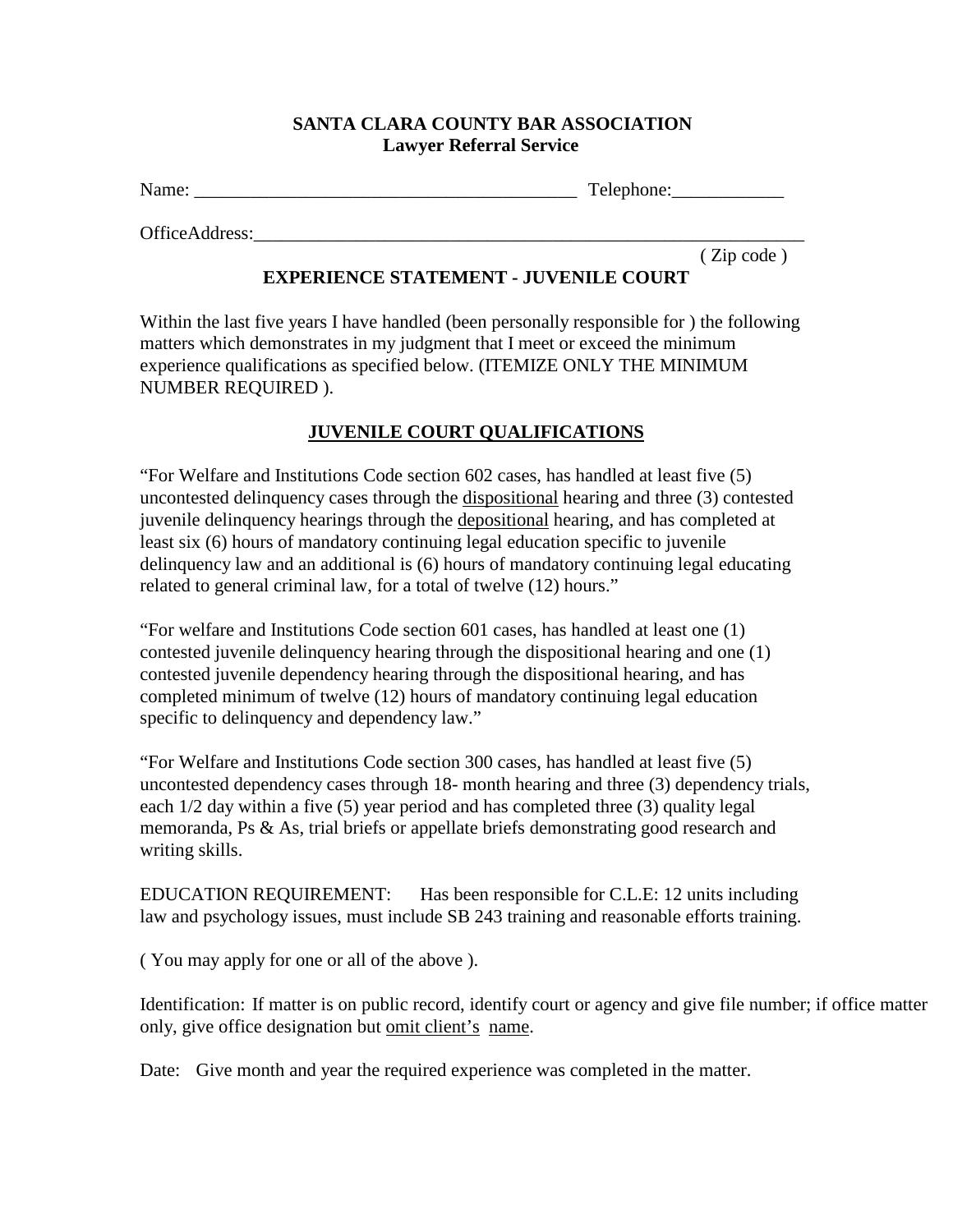## UNCONTESTED DELINQUENCY CASES:

| First Matter:                                                                      |                       |                                                                                         |
|------------------------------------------------------------------------------------|-----------------------|-----------------------------------------------------------------------------------------|
| Second Matter:                                                                     |                       | Date:                                                                                   |
|                                                                                    |                       |                                                                                         |
|                                                                                    |                       |                                                                                         |
| CONTESTED JUVENILE DELINQUENCY HEARINGS:                                           |                       |                                                                                         |
|                                                                                    | Date: $\qquad \qquad$ |                                                                                         |
| Second Matter:                                                                     |                       |                                                                                         |
|                                                                                    |                       | Date:                                                                                   |
|                                                                                    |                       | Six hours of mandatory continuing legal education specific to juvenile delinquency law: |
| Course Title                                                                       | Sponsor               | Date/Hours                                                                              |
|                                                                                    |                       |                                                                                         |
|                                                                                    |                       |                                                                                         |
| Six hours of mandatory continuing legal education related to general criminal law: |                       |                                                                                         |
| <b>Course Title</b>                                                                | Sponsor               | Date/Hours                                                                              |
|                                                                                    |                       |                                                                                         |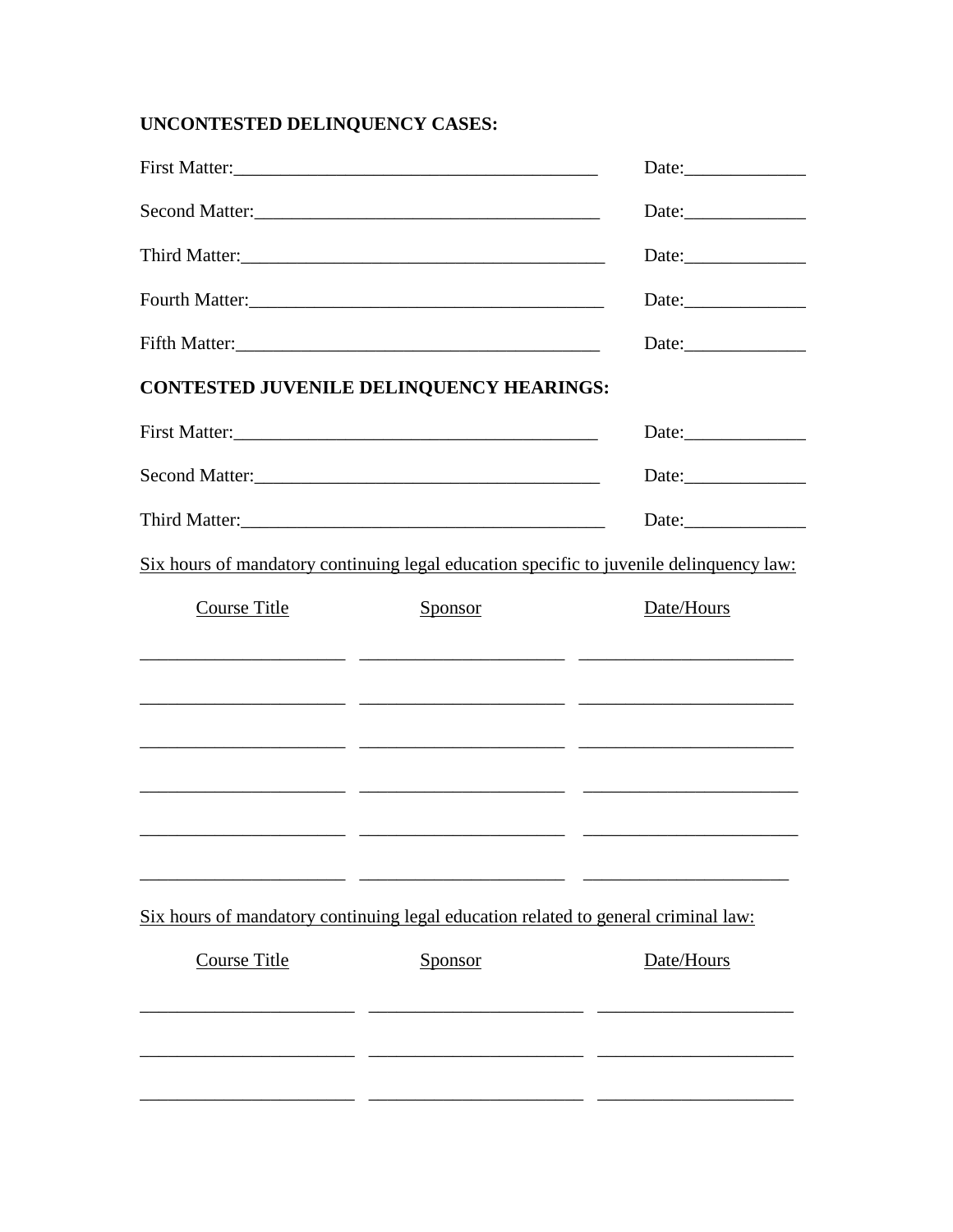| 601 Cases / One contested juvenile delinquency hearing and one contested juvenile<br>dependency hearing through the dispositional hearing: |                                                                                                              |                       |
|--------------------------------------------------------------------------------------------------------------------------------------------|--------------------------------------------------------------------------------------------------------------|-----------------------|
|                                                                                                                                            |                                                                                                              |                       |
| Second Matter:                                                                                                                             |                                                                                                              | Date: $\qquad \qquad$ |
| Twelve hours of mandatory continuing legal education specific to delinquency and<br>dependency law:                                        |                                                                                                              |                       |
| <b>Course Title</b>                                                                                                                        | Sponsor                                                                                                      | Date/Hours            |
|                                                                                                                                            | <u> 1999 - Jan James James, martin amerikan (h. 1989)</u>                                                    |                       |
|                                                                                                                                            |                                                                                                              |                       |
|                                                                                                                                            |                                                                                                              |                       |
|                                                                                                                                            |                                                                                                              |                       |
|                                                                                                                                            |                                                                                                              |                       |
|                                                                                                                                            | <u> 1999 - Jan James James (h. 1989).</u> 1990 - James James James (h. 1989). Indiana eta batarra (h. 1900). |                       |
| Juvenile 300 Cases: Uncontested dependency cases through 18- month hearing:                                                                |                                                                                                              |                       |
|                                                                                                                                            | Date:                                                                                                        |                       |
|                                                                                                                                            | Date:                                                                                                        |                       |
|                                                                                                                                            | Date:                                                                                                        |                       |
|                                                                                                                                            |                                                                                                              |                       |
|                                                                                                                                            |                                                                                                              |                       |
| Three dependency trials, each 1/2 day within a five year period:                                                                           |                                                                                                              |                       |
|                                                                                                                                            | Date:                                                                                                        |                       |

\_\_\_\_\_\_\_\_\_\_\_\_\_\_\_\_\_\_\_\_\_\_\_ \_\_\_\_\_\_\_\_\_\_\_\_\_\_\_\_\_\_\_\_\_\_\_ \_\_\_\_\_\_\_\_\_\_\_\_\_\_\_\_\_\_\_\_\_